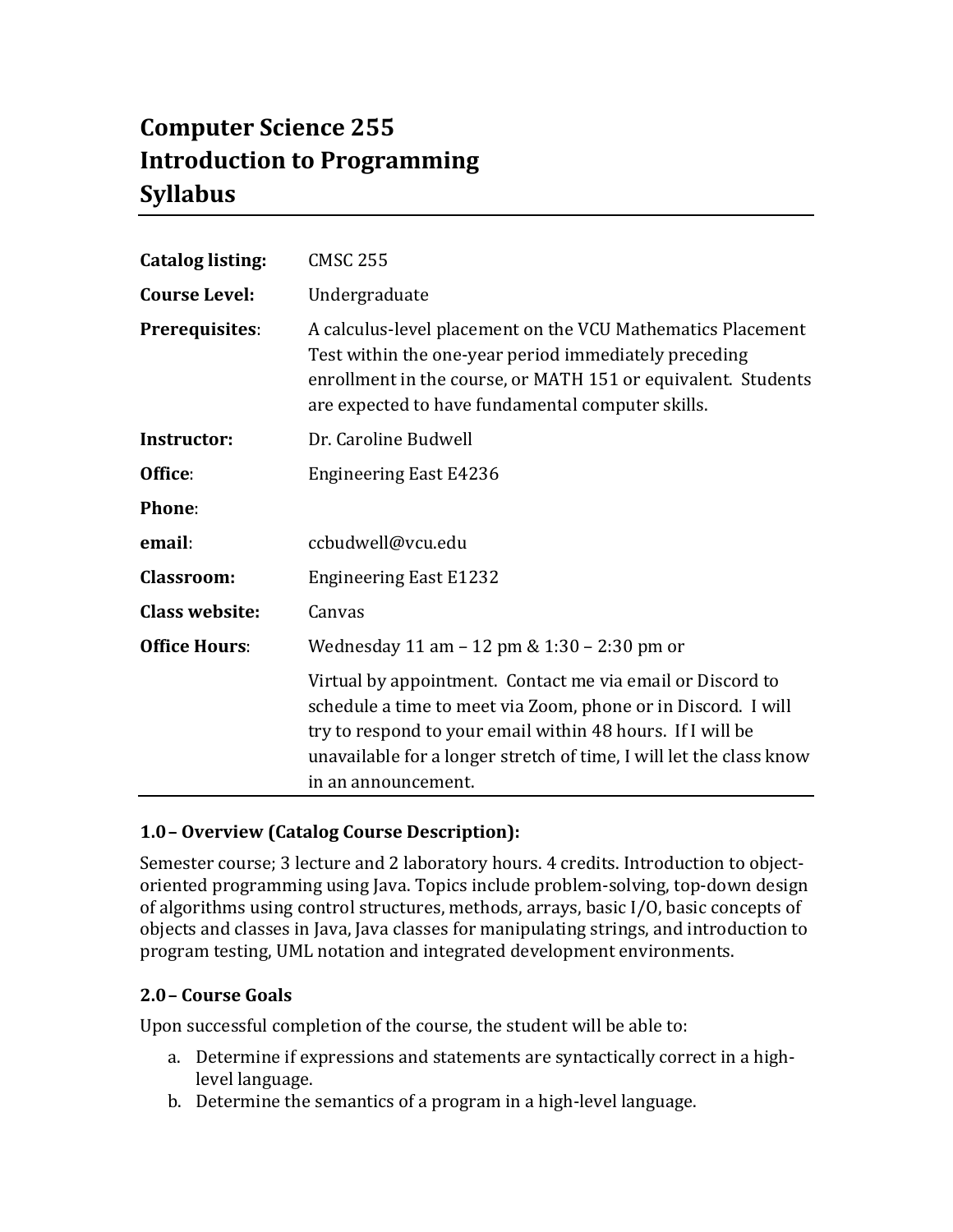- c. Write a general algorithm solution of a problem in pseudocode that demonstrates a grasp of structured programming.
- d. Write correct program of 200 to 500 lines of moderate difficulty in a highlevel language determining knowledge in course content topics

# **3.0– ABET Criteria Addressed:**

- 1. Analyze a complex computing problem and to apply principles of computing and other relevant disciplines to identify solutions.
- 2. Design, implement, and evaluate a computing-based solution to meet a given set of computing requirements in the context of the program's discipline.
- 3. Communicate effectively in a variety of professional contexts.
- 5. Function effectively as a member or leader of a team engaged in activities appropriate to the program's discipline.

Other Criteria:

- Coverage of algorithms, concepts of programming languages
- Coverage of at least one general-purpose programming language
- A major project that requires integration and application of knowledge and skills acquired in earlier course work

## **4.0– Major Topics Covered:**

- Computers and computer programs
- $\bullet$  Basic problem solving and algorithm development
- Control statements in a high-level language
- Simple data types in a high-level language
- $\bullet$  Arrays in a high-level language
- Proper program methodology and debugging technique

# **5.0– Course Structure / Campus Requirements**

- This class is in the classroom as well as in a synchronous online format. Lecture information will be delivered in a classroom learning environment. Lab will be synchronous online from  $9:00 - 10:50$ am. Assignments and projects will be submitted online through Canvas and Gradescope.
- We will meet twice a week at  $9:30 10:45$  am Tuesday & Thursday in Room E1232 to get an overview of the notes and to learn together.
- We will also hold Discord lab session from 9 10:50 am Wednesday to help you with the assigned labs. This is when you can expect help on the weekly lab assignments. In addition, you will have the option to come into the lab with your professor. This will be in room E4221 from  $9:00 - 10:50$  am.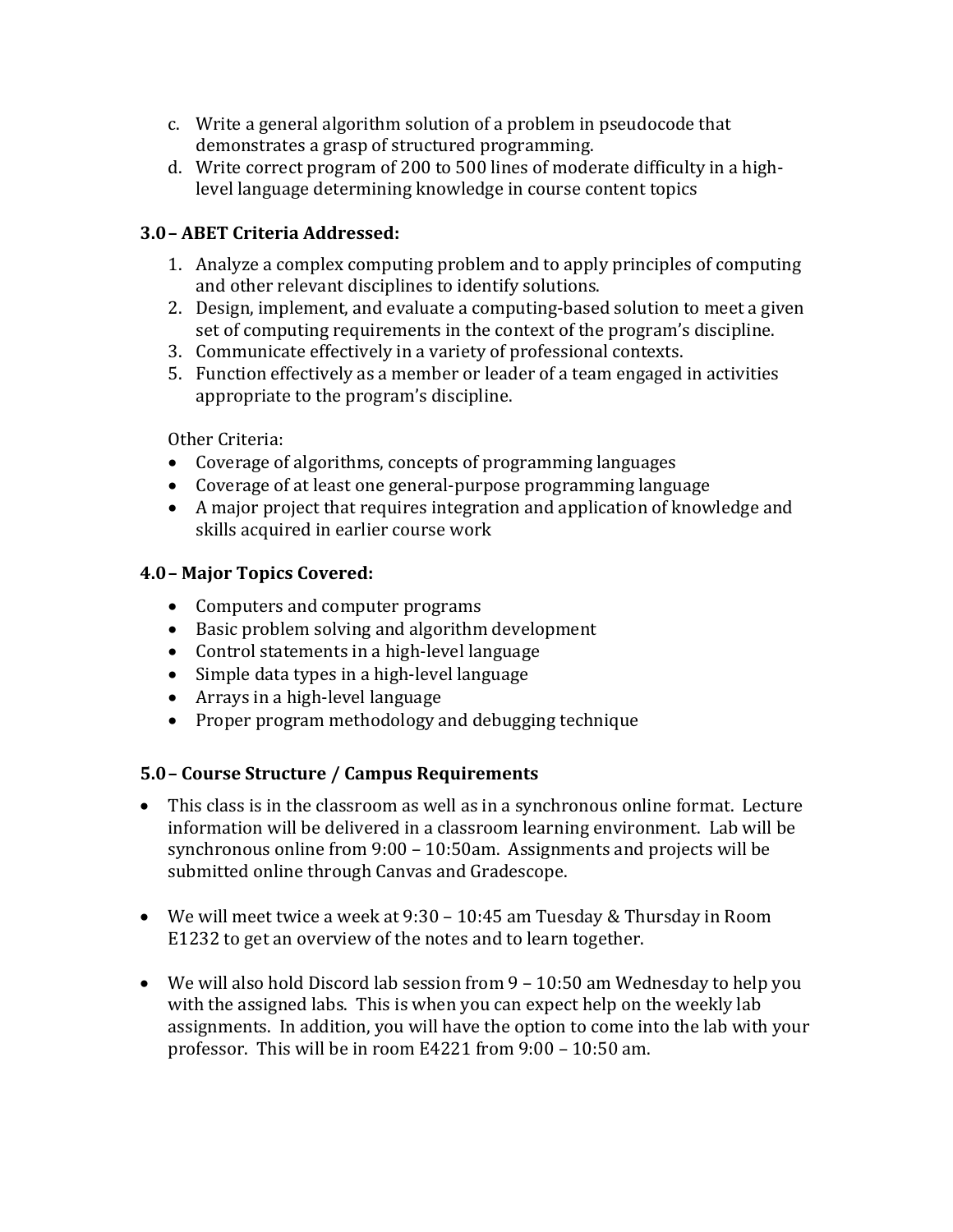- This is a 15-week course that will require participation and collaboration with fellow classmates. Be prepared to complete assignments, participate in group discussions on topics related to the course material, and to work at a challenging pace.
- Follow the course schedule to be sure you are keeping up with discussion, activities and assignments.

# **6.0– Textbook:**

Required Text:

| Title:     | Revel for Introduction to Java Programming – Access Card, $1/e$ |
|------------|-----------------------------------------------------------------|
|            | Author: Y. Daniel Liang                                         |
| Publisher: | Pearson                                                         |
| ISBN:      | 9780134167008                                                   |
|            |                                                                 |

This text is built into our classroom site as an ebook. You will need to purchase an access code.

# **7.0– Class Schedule:**

- Lecture: Tuesday/Thursday  $9:30 10:45$  am, in room E3229
- Lab: Wednesday 9:00 10:50 am, virtual with help in Discord or in room E4221

# **8.0– Technology Support**

#### **Engineering & VCU Resources:**

• **Personal Computer Requirement**: For our current system requirements and recommendations, see:

https://egr.vcu.edu/admissions/accepted/computer-recommendations/

- **Remote Access to Public Lab computers**: To provide remote access, we use the Citrix App2Go environment to provide full and exclusive control over "the next available" computer in the lab. See this link for more details: https://wiki.vcu.edu/x/Oa0tBg
- **VCU** provides a lot of software available for students to download to **their personal computers.** For a list of software and the specifics for each, see: https://ts.vcu.edu/software-center/. In particular, Microsoft Office is available free to students.
- **VCU** is transitioning to Canvas. See the Canvas Student Guide at this link: https://community.canvaslms.com/t5/Student-Guide/tkb-p/student
- For IT help in the College of Engineering, see our Wikipedia for "student" help at: https://wiki.vcu.edu/display/EGRITHELP
- VCU's Technology Services (TS) provides support for "central IT" **services**. If you have a technical issue with any of the following services, please submit a ticket with VCU Technology Services at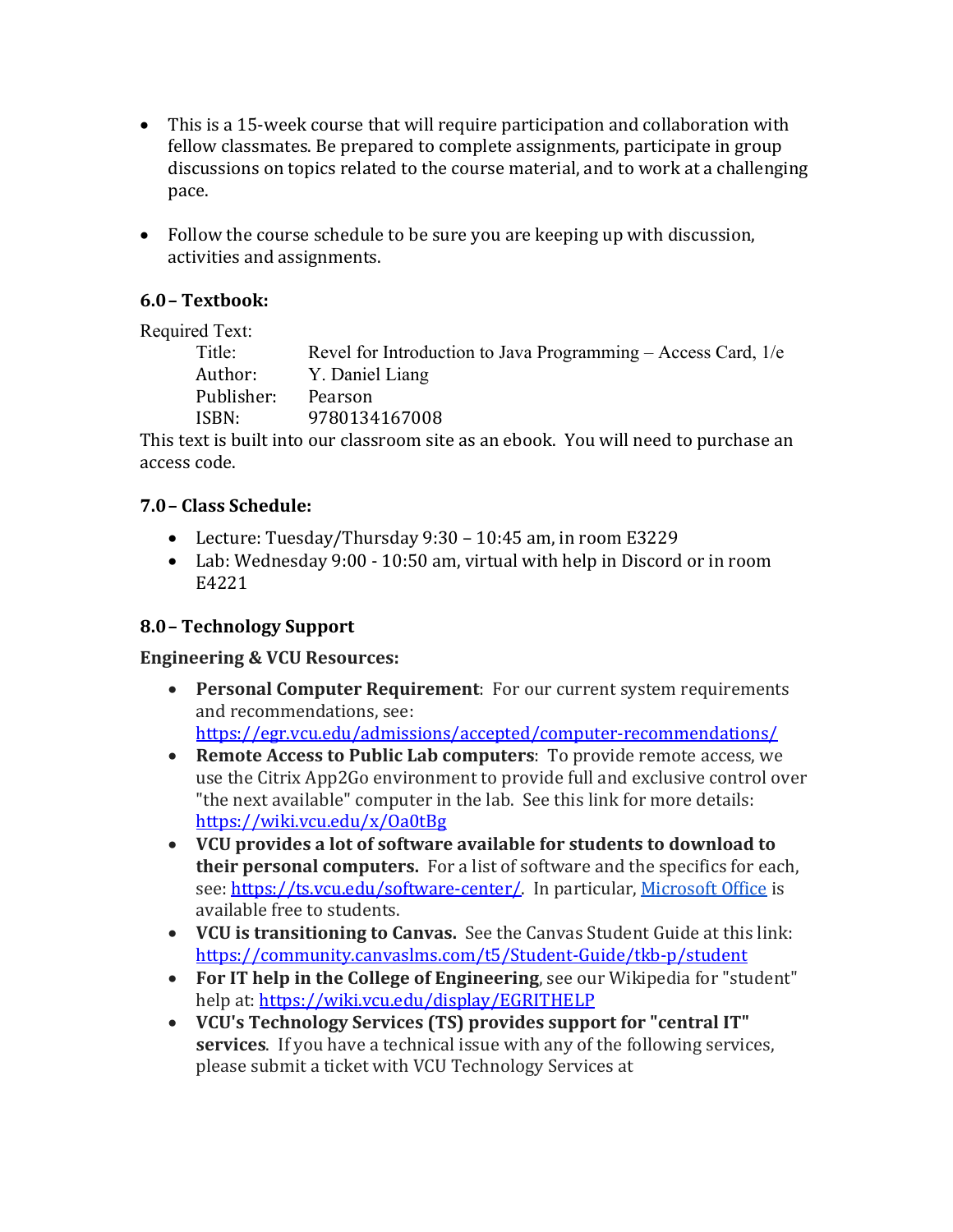https://itsupport.vcu.edu/ or call (804) 828-2227. VCU TS maintains and supports these services and will be able to provide assistance to you.

- o VCU Cisco VPN
- o 2Factor or Dual Authentication (DUO)
- o Blackboard/Canvas
- $\circ$  Gmail or other Google Apps
- o Zoom videoconferencing
- $\circ$  VCU App2Go (Application server)
- o Resetting VCU password
- For IT issues related to College of Engineering teaching and research, **email egrfixit@vcu.edu**
- For loaner Chromebooks for emergency purposes: See this link for more details: https://vcutsmpc.getconnect2.com/

#### **General Instructions:**

- 1. Clear your browser's cache.
- 2. Shutdown and restart your computer.
- 3. If your problems persist, contact the IT support center  $itsc@$  ycu.edu or 804-828-2227.

## **9.0– Technology Usage**

- We will be using Canvas as our classroom environment. In addition to Canvas, we will also be using the following technologies:
	- $\circ$  Discord for virtual help sessions and group chat.
	- $\circ$  Pearson Revel for accessing the textbook and completing assignments in the textbook
	- $\circ$  Gradescope for grading project files
	- o Respondus Lockdown Browser & Monitor (webcam needed for exams)

#### **10.0 – Evaluation:**

#### **General Instructions:**

- 1. All projects and programming assignments must be uploaded to Canvas **on** or before the due date specified. Only files submitted to Canvas/Gradescope on or before the due date will be considered for grading.
- 2. Discussion over a project's grade must be made with **two weeks** from the date the project grade is posted in Canvas, requests after this time will be denied.
- 3. No assignments will be accepted late unless special permission has been given **prior** to the due date.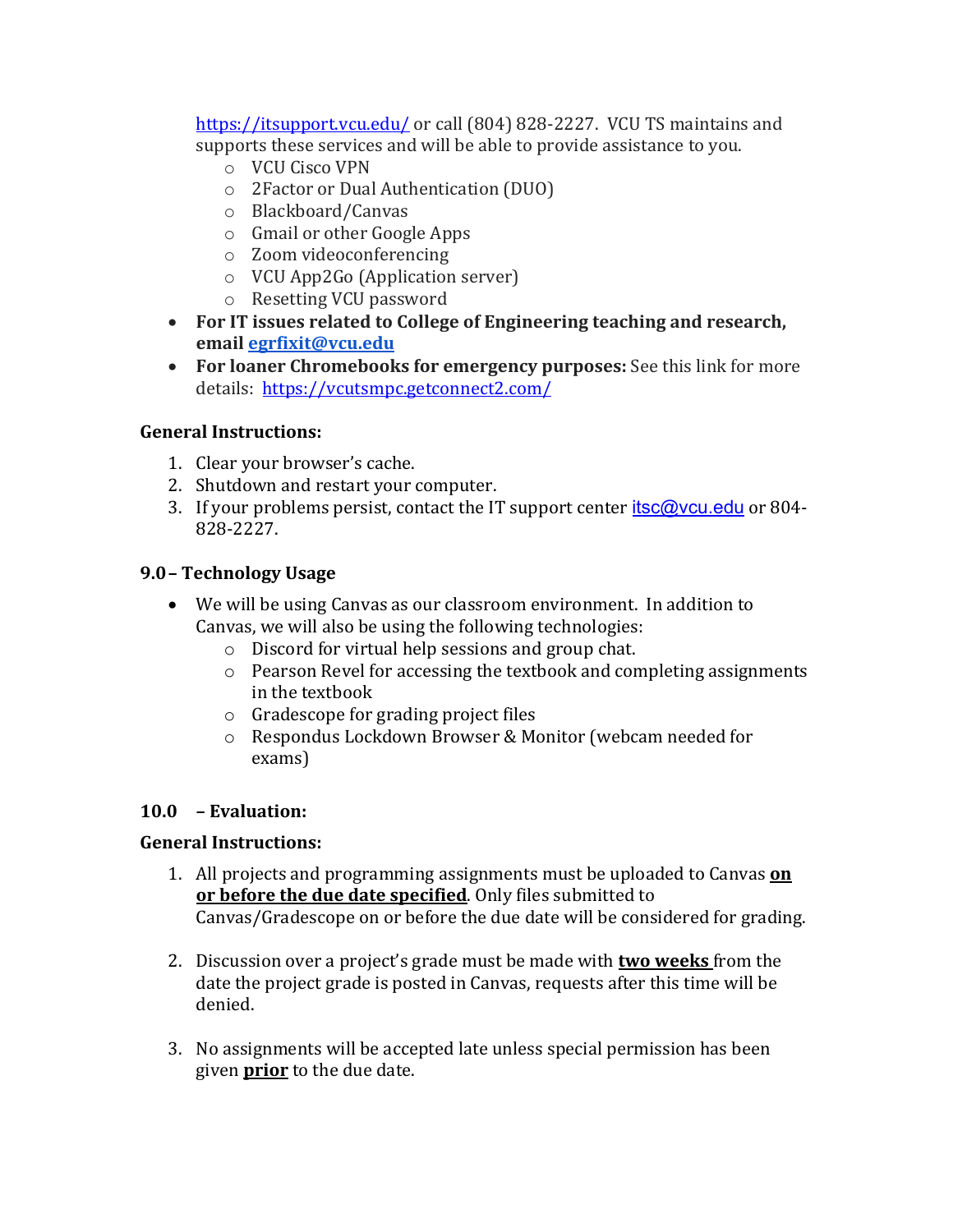- 4. No makeup exams will be given unless special permission has been given prior to the date of the test. Request to adjust scores or re-grade tests must be made at the end of the class meeting in which the test is returned, requests after this time will be denied.
- 5. Students will not be able to communicate in any way during an exam or quiz. Any perceived communication will result in the removal of the exam or quiz from the students involved. This will result in a zero as the grade with the option of a different exam or quiz being administered at the convenience of the instructor.
- 6. All of the techniques needed to complete the programming assignments are covered in the lecture material and the lectures themselves. These techniques should be used to complete the programming assignments. Using an alternative method or algorithm to complete the programming assignment is allowed, but discouraged. However, if you decide to use an alternate method or algorithm, then you must COMPLETELY document why you used this method and how it works. If you do not provide this documentation (in the program's comments), then the assumption will be made that you are not the original author of this work and significant points, at least 20, will be ducted from your grade.
- 7. It is important that the work you hand in is your own. It is fairly easy to copy someone else's program (especially as the due date approaches). For you to learn the material in order to perform well on the tests and subsequent programs, it is imperative that you understand everything that is in your program. Obtaining verbal assistance on programs is allowed. However, programming is a learn-by-doing skill. The internet is a great resource for finding alternate explanations or examples for programming concepts that may help you better understand the material and you are allowed to utilize it. However, asking for specific help that is targeted towards an assignment on blogs or forums is considered cheating and will not be tolerated. The TA's and the instructor are much better sources of assistance anyway. Code that is obtained from outside sources, such as the internet, and used in a project submission MUST be properly cited in the code comments or it will be considered plagiarism. Homework submissions that include a significant amount of (properly cited) copied code may receive a lower grade.
- 8. All projects are to be individual efforts. Each project will be scanned in Gradescope to detect plagiarism and to ensure that the submission is the result of an individual's effort. You are reminded that all projects are pledged to be your own work as described above and it is an honor code violation to misrepresent work that is not yours. Programs that violate these standards will be immediately referred to the Honor System for action.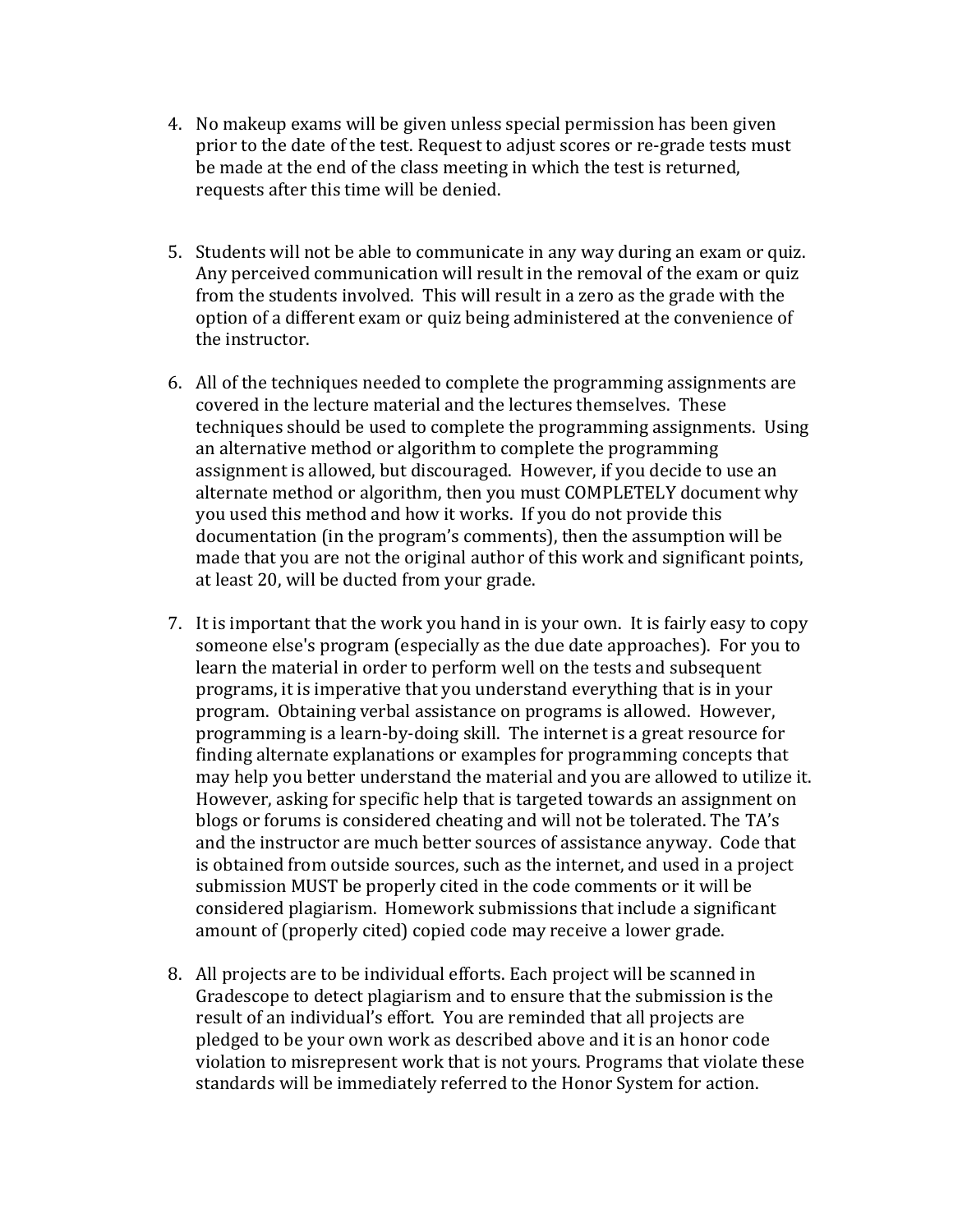9. Project solutions should not be shared until the final grades for the course have been posted. Sharing solutions before that time can result in academic integrity violations.

#### **11.0 – Grading:**

| Category                        | <b>Weight Percentage</b> |
|---------------------------------|--------------------------|
| Homework & Textbook Assignments | 10                       |
| Labs                            | 10                       |
| Programming Projects*           | 40                       |
| Quizzes                         | 10                       |
| Midterm                         | 15                       |
| Final Exam                      | 15                       |

#### **12.0 – Grading scheme:**

A:  $> = 90\%$ B:  $> = 80\%$  and  $< 90\%$ C:  $> = 70\%$  and  $< 80\%$ D:  $> = 60\%$  and  $< 70\%$  $F: < 60\%$ 

\* The Programming Projects category must be passed with a grade of 60 or better. If this category is not passed, you will not earn the grade above  $D$  in this course.

# **Student responsibilities**

## **(source: One VCU: Responsible Together available at: https://together.vcu.edu/students/)**

When we return, things will look and feel different as we take necessary steps to protect the well-being of our community. Here is what is expected of you:

- Monitor your health daily. Testing will occur according to protocols.
- Wear a face covering or mask in common areas, including class.
- Apply physical distance guidelines to all settings.
- Clean and disinfect personal and shared spaces before and after use. Cleaning supplies will be available in numerous locations.
- Report symptoms associated with COVID-19 to VCU Student Health Services. A call center hotline will be available later in the summer.
- Not sharing is caring during this unique pandemic. Please do not share calculators, tools, lab supplies, etc.

Following rules regarding face coverings or masks, cleaning and disinfecting, and physical distancing is required. Students will receive reminders for daily health monitoring. Staff in the Dean of Students office will be notified after incidents of non-compliance. Refusal to comply with rules can include progressive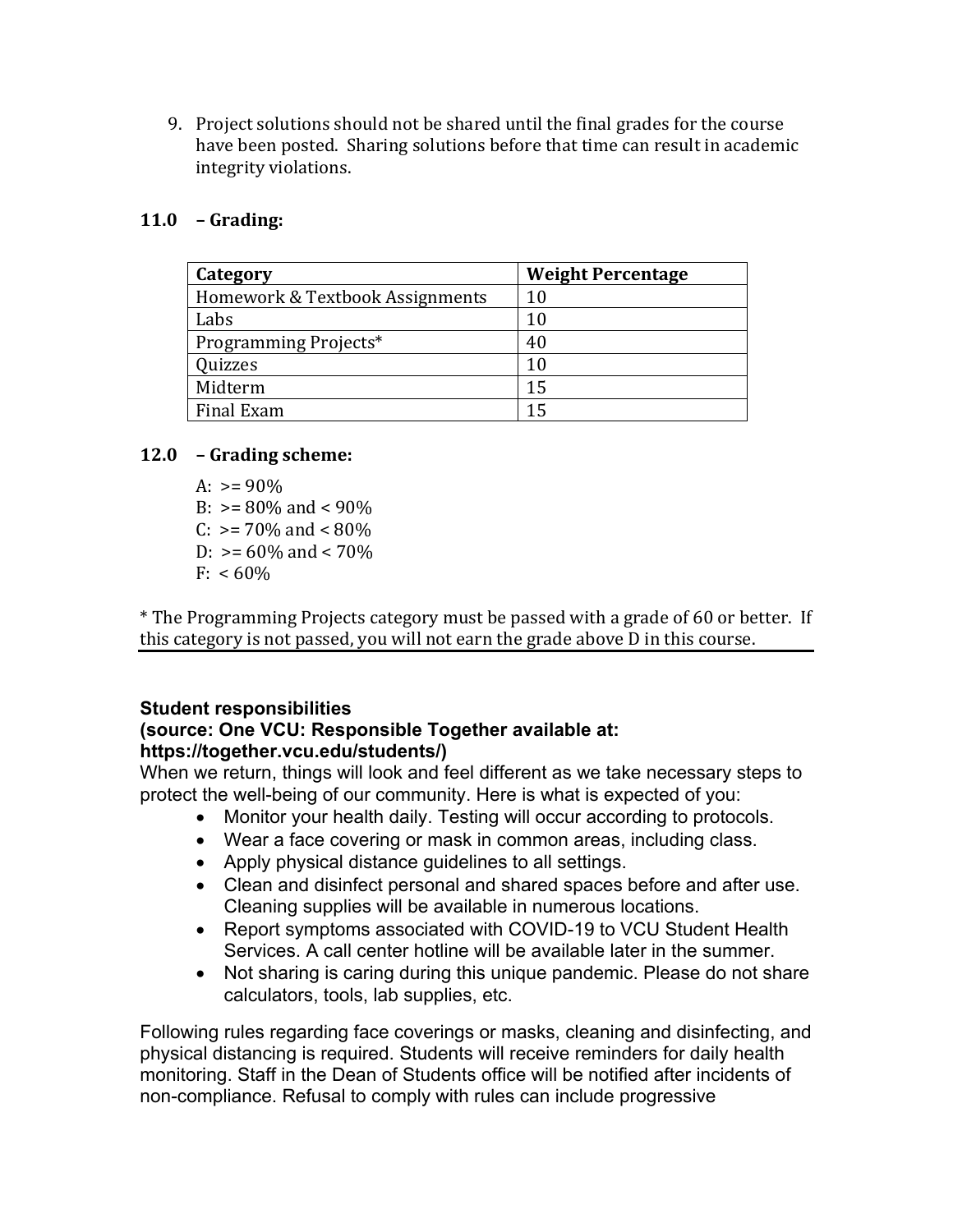disciplinary action up to and including suspension, based on the VCU Student Code of Conduct.

#### **Requesting accommodations (from One VCU: Responsible Together)**

The university recognizes that some students who previously did not need Section 504 Academic Accommodations, and who have a qualifying condition or disability, may need support or assistance during the return to campus process. A modified approach for the temporary and more permanent need for accommodation has been developed and implemented to provide students with full access to programs and activities related to their academic majors. Because every case is different, student requests are evaluated on a case-by-case basis. Please share your need for an accommodation with the Student Accessibility and Education Office, or for MCV Campus students, the Division for Academic Success, after you have worked directly with your faculty member.

#### **Health and well-being**

#### **(from One VCU: Responsible Together)**

Navigating the anticipated stressors of daily life can often be challenging enough. When unexpected stressors emerge or when we are faced with uncertainty, it can be tough to know how to cope. Try out some of these tips and resources for health and wellness to see if **they** are a right fit for you.

Symptoms or Diagnosis: If an on-campus student identifies symptoms, has tested positive for COVID-19 or has come into contact with someone diagnosed with COVID-19, that student should contact University Student Health Services. At that point, isolation should begin and contact tracing will be performed by Student Health Services. Symptoms will be monitored and the student should refer to a medical provider if symptoms worsen or be released from isolation after 14 days, if symptom-free.

#### **Nondiscrimination policy**

#### **(from One VCU: Responsible Together)**

VCU is committed to providing a safe, equitable and inclusive environment for all its employees, patients and students. Discrimination or discriminatory harassment is not only unlawful, it is harmful to the well-being of our university community. Our university's core values, specifically those related to diversity and inclusion, have withstood many difficult situations and trying times, and they will not falter now.

Reports of discrimination, bullying, harassment and/or stereotyping of persons of color or those impacted by COVID-19 or otherwise, will not be tolerated. Be assured that VCU will make every effort to address and prevent the occurrence of unlawful discrimination and, if necessary, take prompt and appropriate action to remedy and prevent its reoccurrence.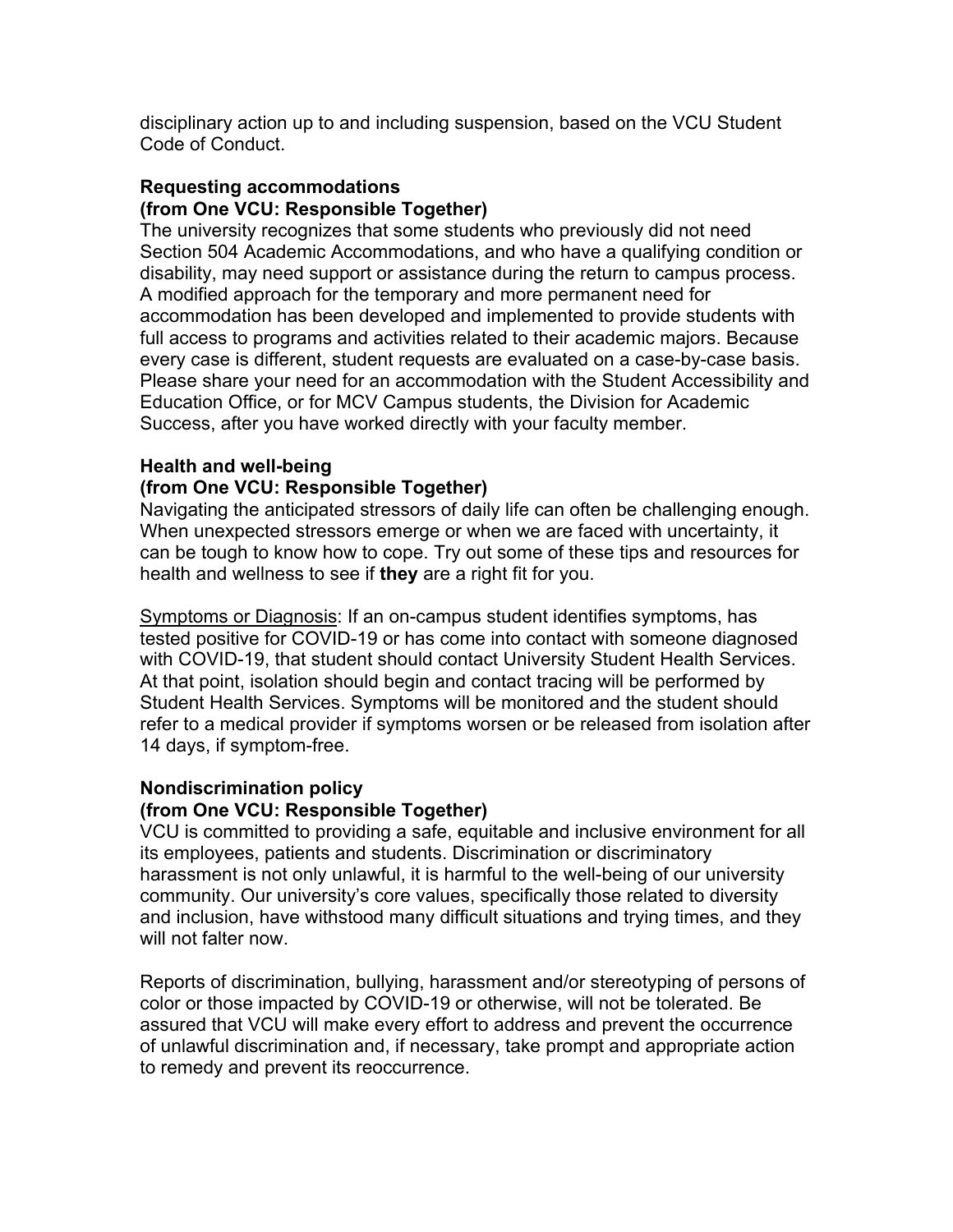Every member of our community is asked to:

- Become familiar with the university's policies on Preventing and Responding to Discrimination and Duty to Report and Protection from Retaliation in the VCU Policy Library.
- Consult with Equity and Access Services or VCU Human Resources for additional guidance on how to file a report of discrimination.
- Contact the Office of Institutional Equity, Effectiveness and Success (IES) on how to address and maintain a culture of inclusion.
- Encourage individuals who may need an ADA accommodation for a known or newly acquired disability, to contact the ADA/504 Coordinator in ADA Services.
- Bookmark and share information on university or community agencies that offer support or services, such as VCU's Counseling Services or Ombudsperson.
- Explore training and educational opportunities on diversity and inclusion at IExcel Education and through the Office of Institutional Equity, Effectiveness and Success.
- Offer nonjudgmental support and empathy to those affected by current events and this health crisis.

I want you to know that I am grateful for your presence and input in our classrooms (whether in person or online). I appreciate and welcome you regardless of your immigration status, country of origin and/or citizenship, race, ethnicity, religious affiliation, gender/sex, gender identity, sexual orientation, age, or dis/ability. Thank you for enriching our world, sharing your vital experience, and contributing to the diversity that makes our intellectual community vibrant and evermore creative.

# **Tips for Success:**

- When taking online and hybrid courses, your self-motivation and selfpacing are absolutely critical. For this course, you should plan to work about 7-9 hours per course module as we move through the materials. Be sure to plan your time accordingly.
- Make yourself a calendar with all of your due dates across ALL of your courses. Plan for when you will work on each one for completion in advance of the due dates.
- Make sure you note any "online" course that still have a required meeting time (such as a Google Meet or Zoom session).
- Avoid the common assumption that online courses are easier or should be easier. That is a MYTH!!
- Plan Ahead!! Study as you go instead of at the last minute!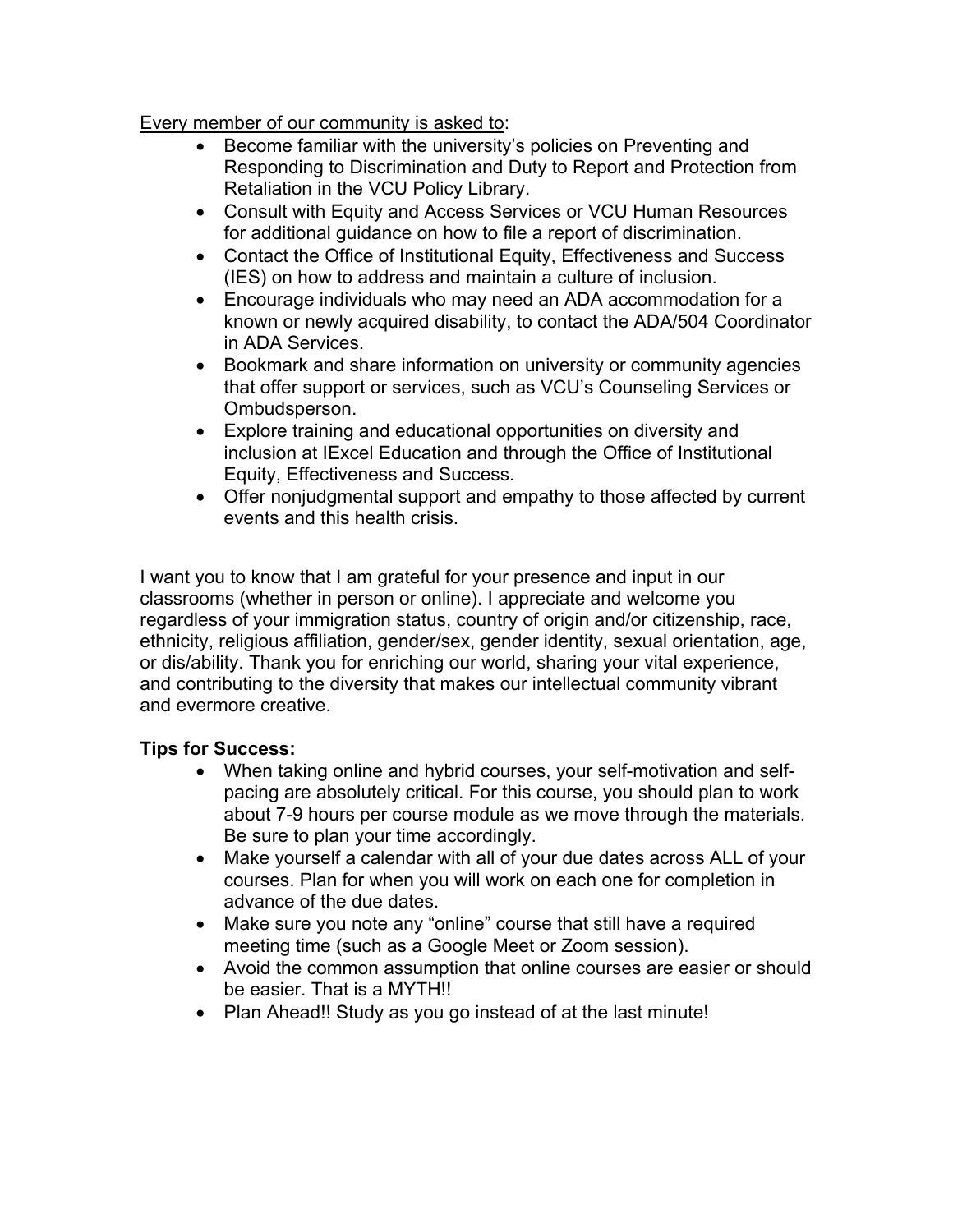#### **Where to post questions**

Questions of general interest should first be posted to Discord (only if they have not already been answered) so that other students can benefit from the response or have an opportunity to respond to your question. Only questions of a private nature should be communicated to me through email. When sending a message to me, please allow a minimum of 24 hours for a response. Most of the time I will respond much faster, but sometimes meetings and other courses take over my schedule.

#### **Netiquette Guidelines**

Netiquette is a set of rules for behaving properly online. Your instructor and fellow students wish to foster a safe online learning environment. All opinions and experiences, no matter how different or controversial they may be perceived, must be respected in the tolerant spirit of academic discourse. You are encouraged to comment, question, or critique an idea but you are not to attack an individual. Working as a community of learners, we can build a polite and respectful course community. The following netiquette tips will enhance the learning experience for everyone in the course:

- Do not dominate any discussion.
- Give other students the opportunity to join in the discussion.
- Do not use offensive language. Present ideas appropriately.
- Be cautious in using Internet language. For example, do not capitalize all letters since this suggests shouting.
- Popular emoticons such as  $\odot$  can be helpful to convey your tone but do not overdo or overuse them.
- Never make fun of someone's ability to read or write.
- Share tips with other students.
- Keep an "open-mind" and be willing to express even your academically informed opinion.
- Think and edit before you push the "Send" button.
- Do not hesitate to ask for feedback.
- Using humor is acceptable (adapted from UWSP)

#### **Be Proactive in Communication with Instructor**

If you find that you have any trouble keeping up with assignments or other aspects of the course, make sure you let your instructor know as early as possible. As you will find, building rapport and effective relationships are key to becoming an effective professional. Make sure that you are proactive in informing your instructor when difficulties arise during the semester so that we can help you find a solution. (adapted from UWSP)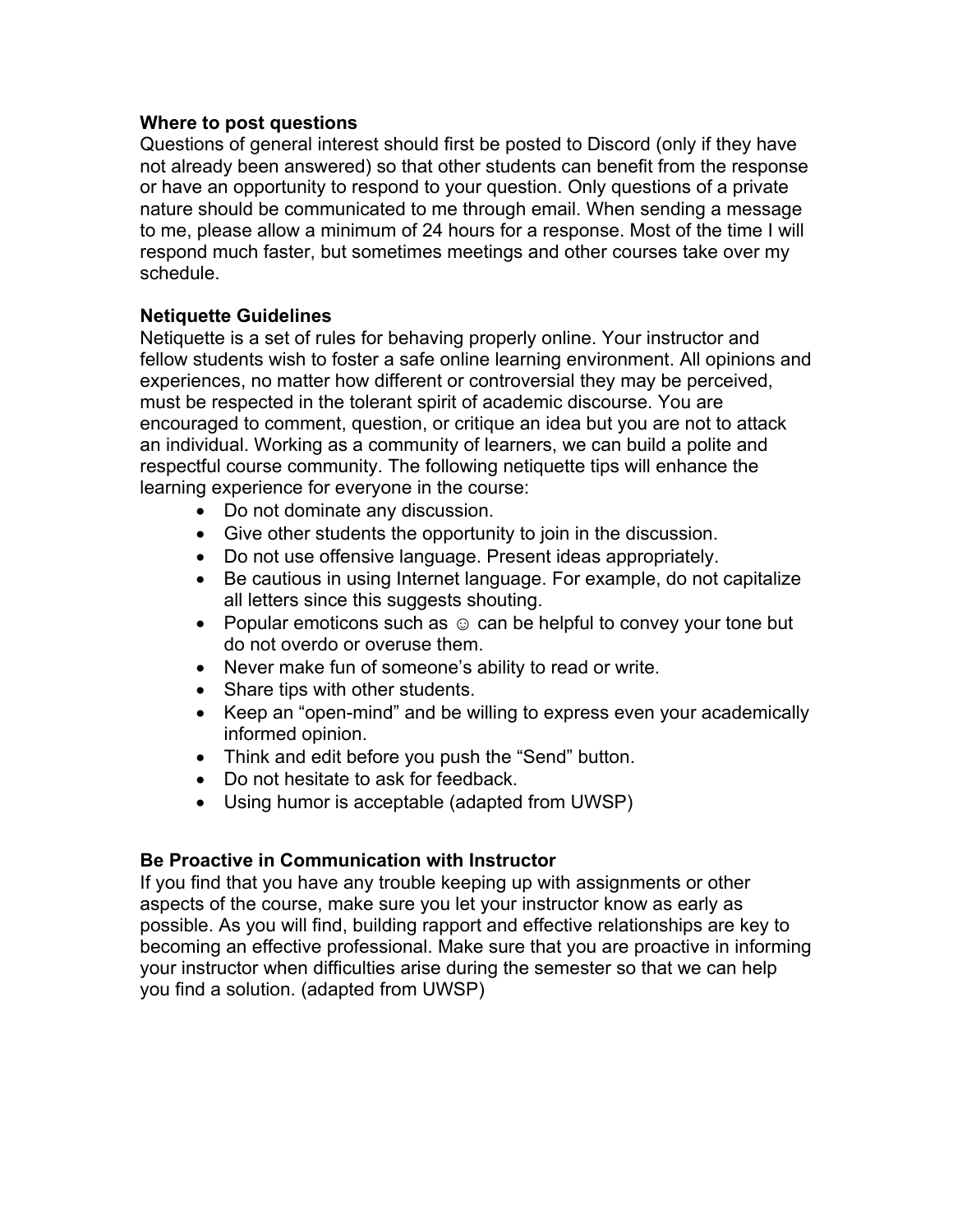## **Campus emergency information**

What to know and do to be prepared for emergencies at VCU:

- Sign up to receive VCU text messaging alerts. Keep your information up-to-date. Within the classroom, the professor will keep his or her phone on to receive any emergency transmissions.
- Know the safe evacuation route from each of your classrooms. Emergency evacuation routes are posted in on-campus classrooms.
- Listen for and follow instructions from VCU or other designated authorities. Within the classroom, follow your professor's instructions.
- Know where to go for additional emergency information.
- Know the emergency phone number for the VCU Police (828-1234).
- Report suspicious activities and objects.
- Keep your permanent address and emergency contact information current in eServices.

# **Course Attendance and Participation**

It is expected that you will spend between 9-12 hours a week on this class completing readings, activities, and engaging with your peers. For every credit hour it is expected that students are putting in 3-4 hours of work. This is a 3 credit class therefore you should expect to spend 9-12 hours per week on this class. In addition, it is expected that you are logging into the course several times throughout the week to complete assignments and engage with your classmates.

# **Important dates**

You can view important dates for the semester in the academic calendar.

# **Honor System: upholding academic integrity**

The VCU Honor System policy describes the responsibilities of students, faculty and administration in upholding academic integrity, while at the same time respecting the rights of individuals to the due process offered by administrative hearings and appeals. According to this policy, "Members of the academic community are required to conduct themselves in accordance with the highest standards of academic honesty, ethics and integrity at all times." In addition, "To support a commitment to the Honor System, all members of the VCU community are required to:

- Adhere to the Honor System policy and its procedures;
- Report any suspicion or knowledge of possible violations of the Honor System;
- Answer truthfully when called upon to do so regarding Honor System matters;
- Maintain appropriate confidentiality regarding related to Honor System matters."

More information can be found at in the https://students.vcu.edu/studentconduct/.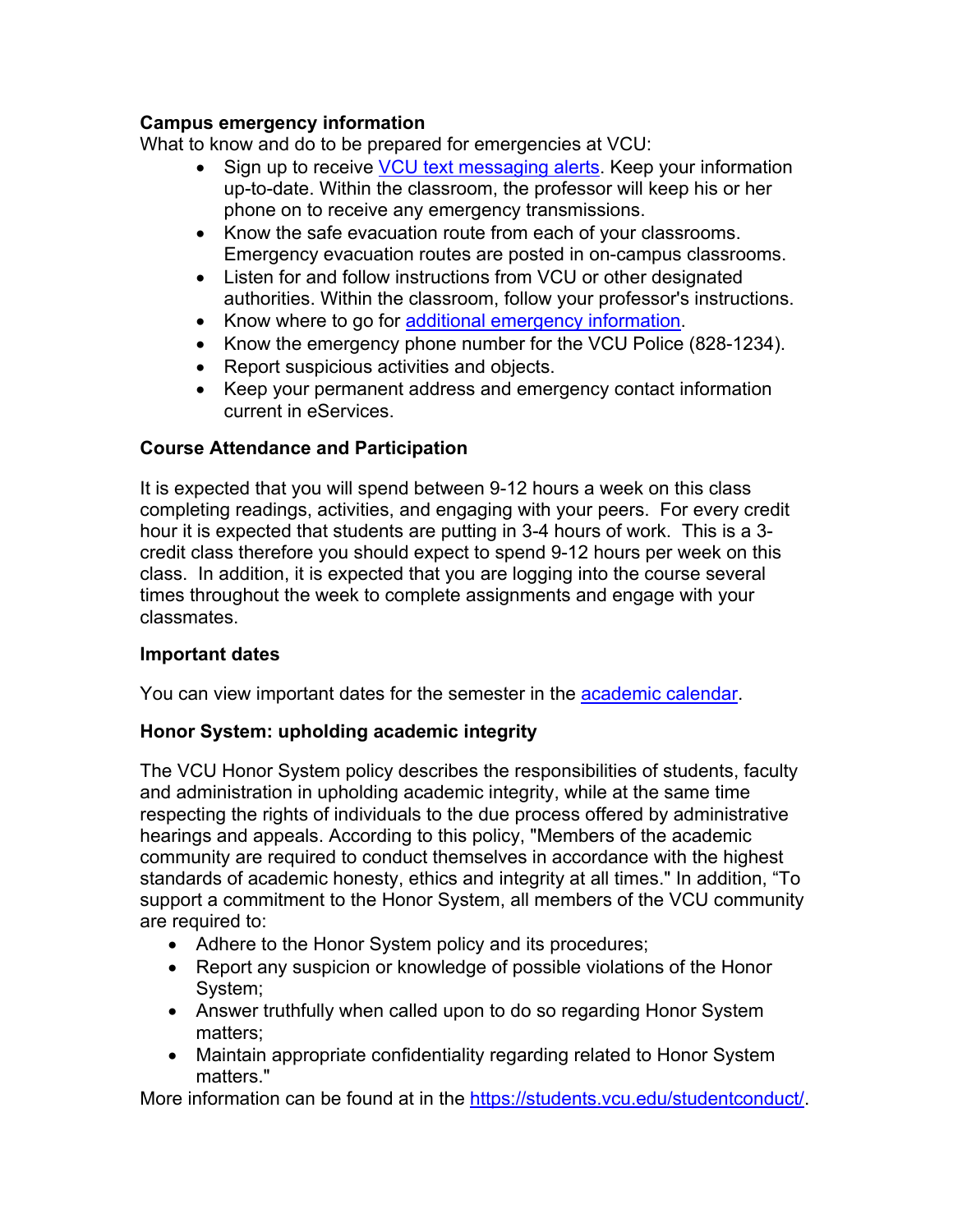## **Managing stress**

Students may experience situations or challenges that can interfere with learning and interpersonal functioning including stress, anxiety, depression, alcohol and/or other drug use, concern for a friend or family member, loss, sleep difficulties, feeling hopeless or relationship problems. There are numerous campus resources available to students including University Counseling Services (804-828-6200 MPC Campus, 804-828-3964 MCV Campus), University Student Health Services (MPC 804 828-8828, MCV Campus 804 828-9220) and the Wellness Resource Center (804-828-9355). 24 hour emergency mental health support is available by calling 828-1234 and asking to speak to the on-call therapist or utilizing the National Suicide Prevention Lifeline (1-800-784-2433).

# **Tutoring**

The Campus Learning Center offers appointment, drop-in and group tutoring in undergraduate courses across the disciplines.

## **Writing Center**

The writing center provides assistance at all stages of the writing process, from brainstorming to final draft.

## **Mandatory responsibility of faculty members to report incidents of sexual misconduct**

It is important for students to know that all faculty members are mandated reporters of any incidents of sexual misconduct/violence (e.g., sexual assault, sexual exploitation and partner or relationship violence). This means that faculty cannot keep information about sexual misconduct/violence confidential if you share that information with them and they must report this information immediately to the university's Title IX Coordinator. In addition, department chairs, deans, and other unit administrators are required to report incidents of sex or gender-based discrimination to the university's Title IX Coordinator. Once a report is made, you will receive important information on your reporting options, on campus and off campus resources and remedial measures such as nocontact directives, residence modifications, and academic modifications. If you would prefer to speak with someone confidentially for support and to discuss your options for reporting, contact:

- VCU's Wellness Resource Center
	- o 804.828.9355 | myoptions@vcu.edu | thewell.vcu.edu
- Greater Richmond Regional Hotline (Community program) o 804.612.6126 | 24-hour hotline
- VCU's Counseling Services
	- o 804-828-6200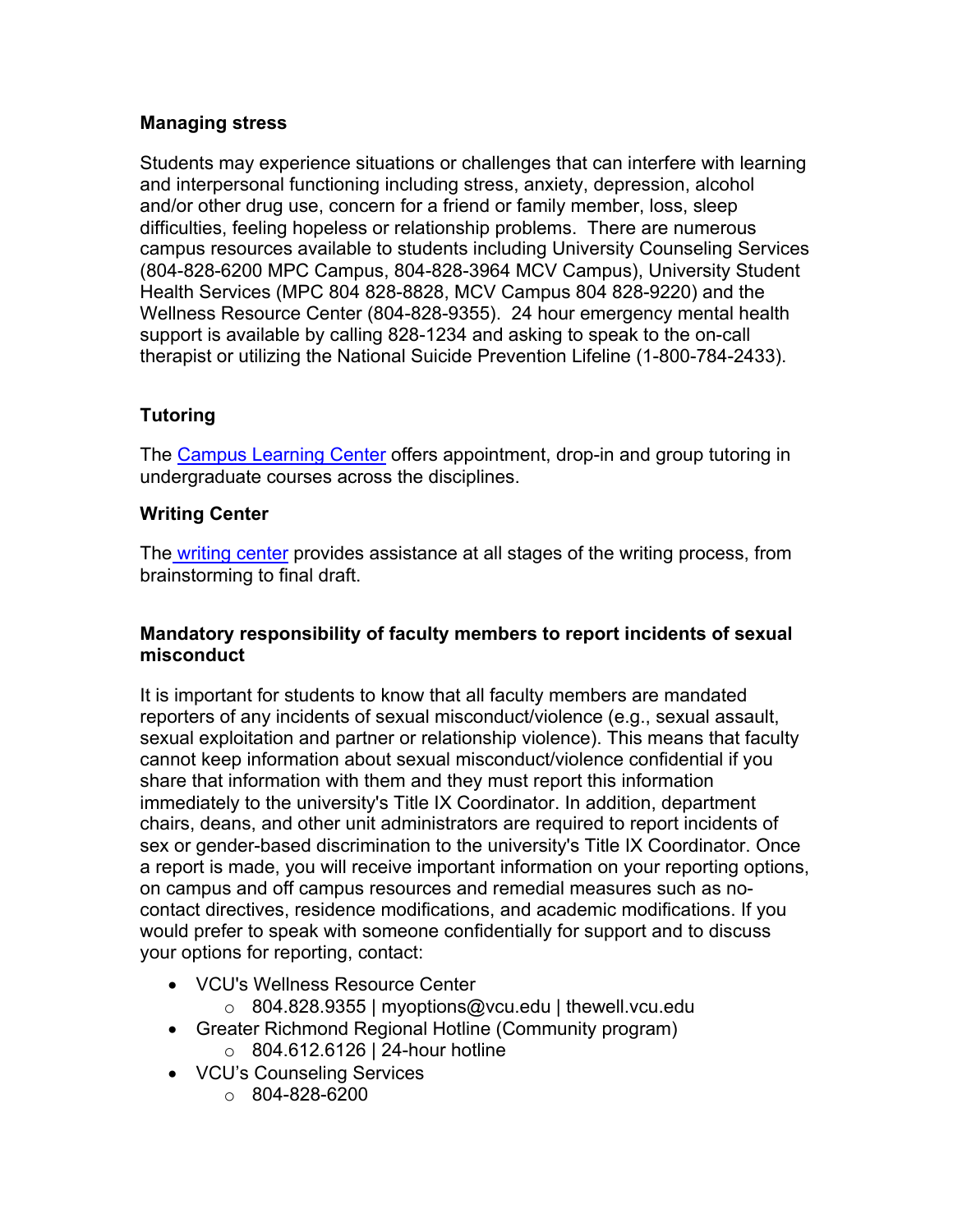For more information on how to help, please click here. The Policy on Sexual Misconduct/Violence and Sex/Gender Discrimination, can be found in the VCU policy library. For more information about the University's Title IX process, please visit equity.vcu.edu.

## **Students with disabilities**

Section 504 of the Rehabilitation Act of 1973 and the Americans with Disabilities Act of 1990, as amended, require that VCU provide "academic adjustments" or "reasonable accommodations" to any student who has a physical or mental impairment that substantially limits a major life activity. To receive accommodations, students must register with the Office of Student Accessibility and Educational Opportunity on the Monroe Park Campus (828-2253) or the Division for Academic Success on the MCV campus (828-9782). Please also visit the Student Accessibility and Educational Opportunity website and/or the Division for Academic Success website for additional information.

Once students have completed the registration process, they should schedule a meeting with their instructor (s) and provide their instructor (s) with an official accommodation letter. Accommodation letters will outline the required classroom accommodations. Additionally, if coursework requires the student to work in a lab environment, the student should advise the instructor or a department chairperson of any concerns that the student may have regarding safety issues related to a disability. Students should follow this procedure for all courses in the academic semester.

#### **Military short-term training or deployment**

If military students receive orders for short-term training or for deployment/mobilization, they should inform and present their orders to Military Student Services and to their professor(s). For further information on policies and procedures contact Military Student Services at 828-5993 or access the corresponding policies.

# **Additional Resources**

Students should visit http://go.vcu.edu/syllabus and review all syllabus statement information. The full university syllabus statement includes information on safety, registration, the VCU Honor Code, student conduct, withdrawal and more.

# **Student conduct in the classroom**

According to the Faculty Guide to Student Conduct in Instructional Settings, "The university is a community of learners. Students, as well as faculty, have a responsibility for creating and maintaining an environment that supports effective instruction. In order for faculty members (including graduate teaching assistants) to provide and students to receive effective instruction in classrooms,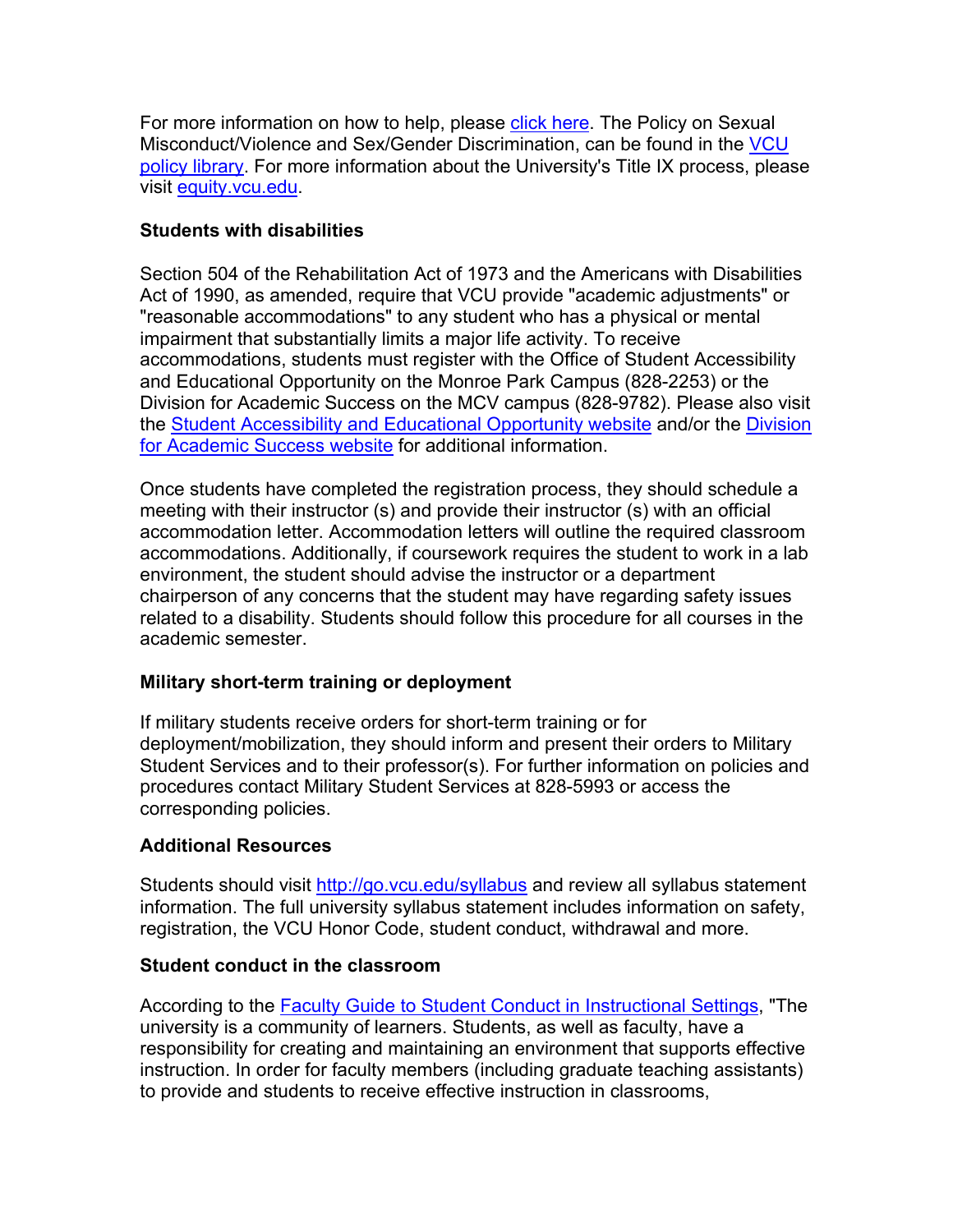laboratories, studios, online courses, and other learning areas, the university expects students to conduct themselves in an orderly and cooperative manner." This applies to the virtual classroom as well and discussions will be monitored for appropriate conduct. The Student Code of Conduct also prohibits the possession of or carrying of any weapon. For more information see http://register.dls.virginia.gov/details.aspx?id=3436.

## **Student email policy**

Email is considered an official method for communication at VCU because it delivers information in a convenient, timely, cost-effective, and environmentally aware manner. Students are expected to check their official VCU email on a frequent and consistent basis in order to remain informed of university-related communications. The university recommends checking email daily. Students are responsible for the consequences of not reading, in a timely fashion, universityrelated communications sent to their official VCU student email account. This policy ensures that all students have access to this important form of communication. It ensures students can be reached through a standardized channel by faculty and other staff of the university as needed. Mail sent to the VCU email address may include notification of university-related actions, including disciplinary action. Please read the policy in its entirety at the VCU Policy Library.

## **Student financial responsibility**

Students assume the responsibility of full payment of tuition and fees generated from their registration and all charges for housing and dining services, and other applicable miscellaneous charges. Students are ultimately responsible for any unpaid balance on their account as a result of the University Financial Aid Office or their third party sponsor canceling or reducing their award(s).

#### **Students representing the university – excused absences**

Students who represent the university (athletes and others) do not choose their schedules. Student athletes are required to attend games and/or meets. All student athletes should provide their schedules to their instructors at the beginning of the semester. The Intercollegiate Athletic Council strongly encourages faculty to treat missed classes or exams (because of a scheduling conflict) as excused absences and urges faculty to work with the students to make up the work or exam.

#### **Withdrawal from classes**

Before withdrawing from classes, students should consult their instructor as well as other appropriate university offices. Withdrawing from classes may negatively impact a student's financial aid award and his or her semester charges. To discuss financial aid and the student bill, visit the Student Services Center at